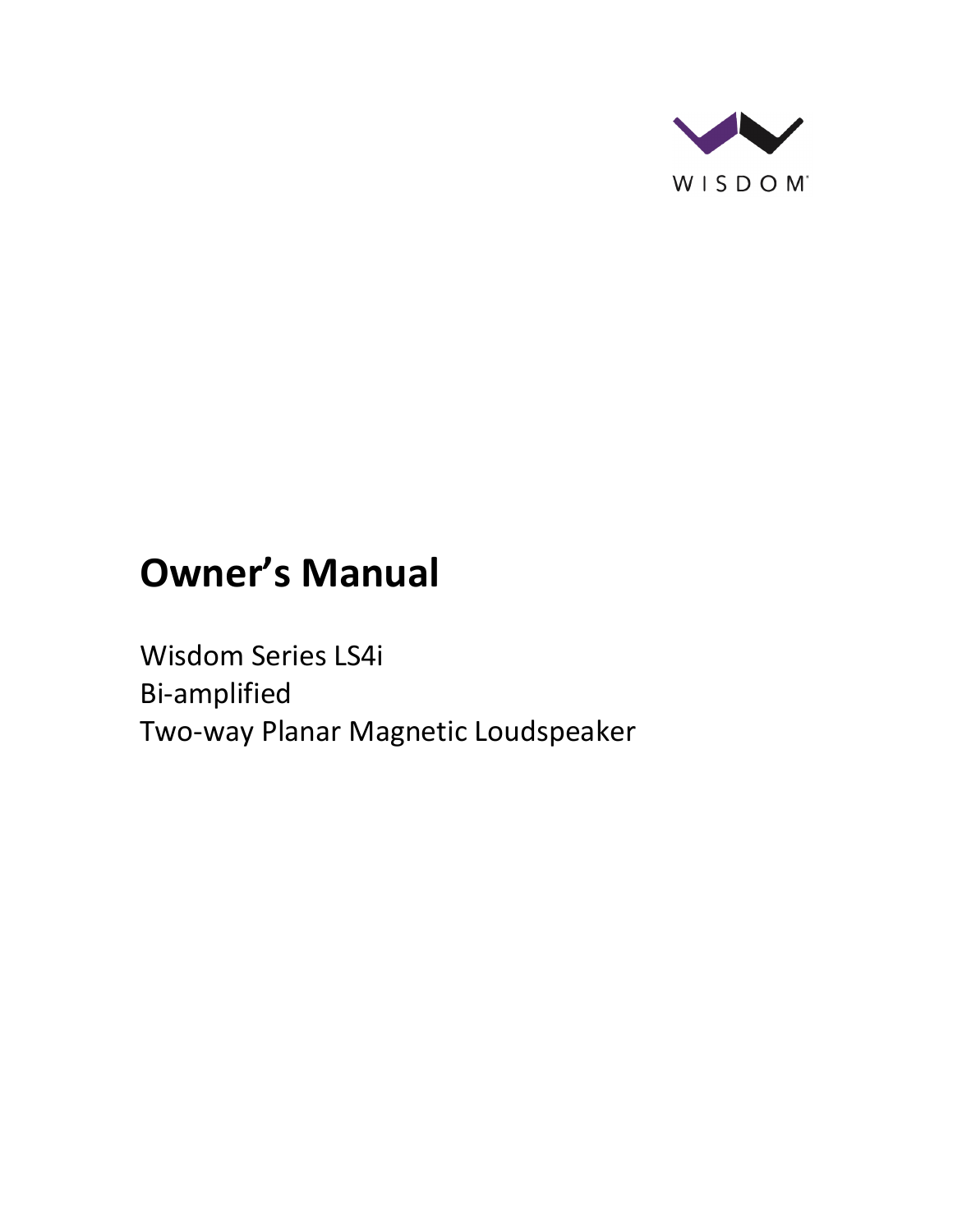## **Table of Contents**

**Introduction | 3**

**Overview | 3**

**Unpacking and Installing the LS4i | 7**

**The LS4i and Subwoofers | 7**

**Care and Maintenance | 7**

**North American Warranty | 8**

**Obtaining Service | 9**

**Specifications | 10**

**Dimensions | 11**

## **DOCUMENT CONVENTIONS**

This document contains general safety, installation, and operation instructions for the Wisdom Series LS4i Loudspeaker. It is important to read this document before attempting to use this product. Pay particular attention to:

**WARNING: Calls attention to a procedure, practice, condition or the like that, if not correctly performed or adhered to, could result in injury or death.** 

**CAUTION: Calls attention to a procedure, practice, condition or the like that, if not correctly performed or adhered to, could result in damage to or destruction of part of or the entire product.** 

*Note: Calls attention to information that aids in the installation or operation of the product.*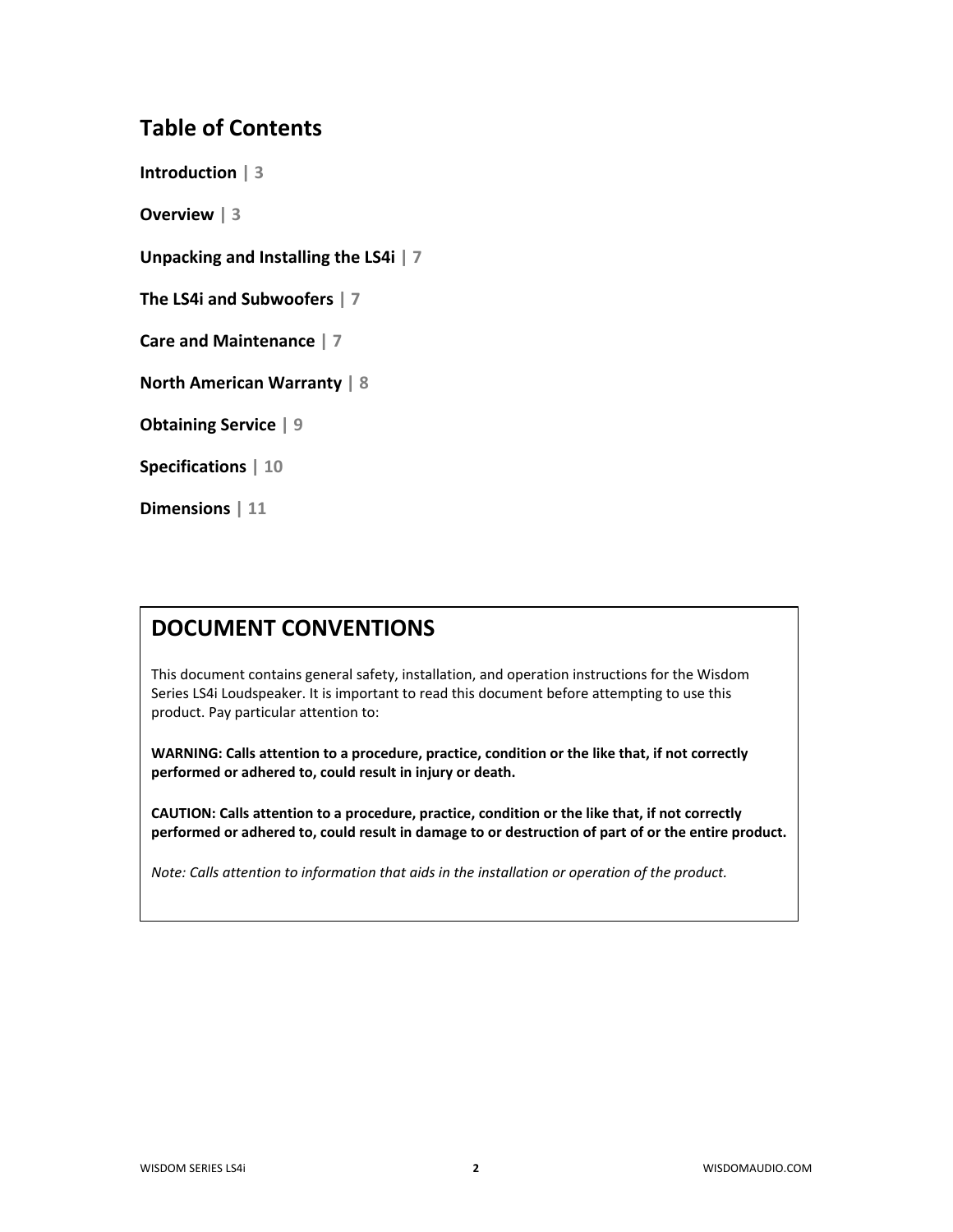## **Introduction**

Congratulations on purchasing your Wisdom Audio system. It incorporates many design features engineered to give you decades of pleasure and performance. Many of these design choices are uncommon among loudspeaker manufacturers and bear some explanation. See the following section entitled "Overview" for more information.

Our unique driver designs and our emphasis on achieving real-world performance account for the "system" approach taken. These are not speakers that are simply connected to speaker wires and promptly forgotten. We recognize that setting up a Wisdom Audio system can be a bit more involved than connecting a common set of loudspeakers, which is why we recommend that our systems be engineered and calibrated by Factory Personnel

Your **Wisdom LS4i** loudspeakers are specifically designed to avoid the compromises inherent in conventional speaker designs. There are no passive crossover components inside the speaker. Instead, there are direct connections from the amplifiers to their respective High-Pass and Low-Pass drivers and an external active crossover is used, such as the ones inside of our Wisdom SA-DSP (Digital Signal Processing) Amplifiers. It is truly a "system" design, and not merely a collection of loudspeaker drivers in a box. Please contact us to learn which products/amplifiers/ surround processors outside of our DSP Amplifiers will work with our speakers and subwoofers. [Info@wisdomaudio.com](mailto:Info@wisdomaudio.com)

## **Overview**

Your **Wisdom Series LS4i** loudspeakers take advantage of several critical technologies to deliver a level of performance that has never been available in a loudspeaker that intruded so modestly on your living space. In fact, this level of performance has rarely been attained, regardless of the space and budget at one's disposal.

Since several of these technologies cannot readily be found elsewhere, we will take the time to describe them in more detail than would be necessary for more conventional designs.

Our planar magnetic drivers use an advanced, thin film membrane to move the air. This film can respond instantly to the smallest detail in the signal. It has vastly less inertia than traditional "cone & dome" drivers, so the signal is never blurred in any way.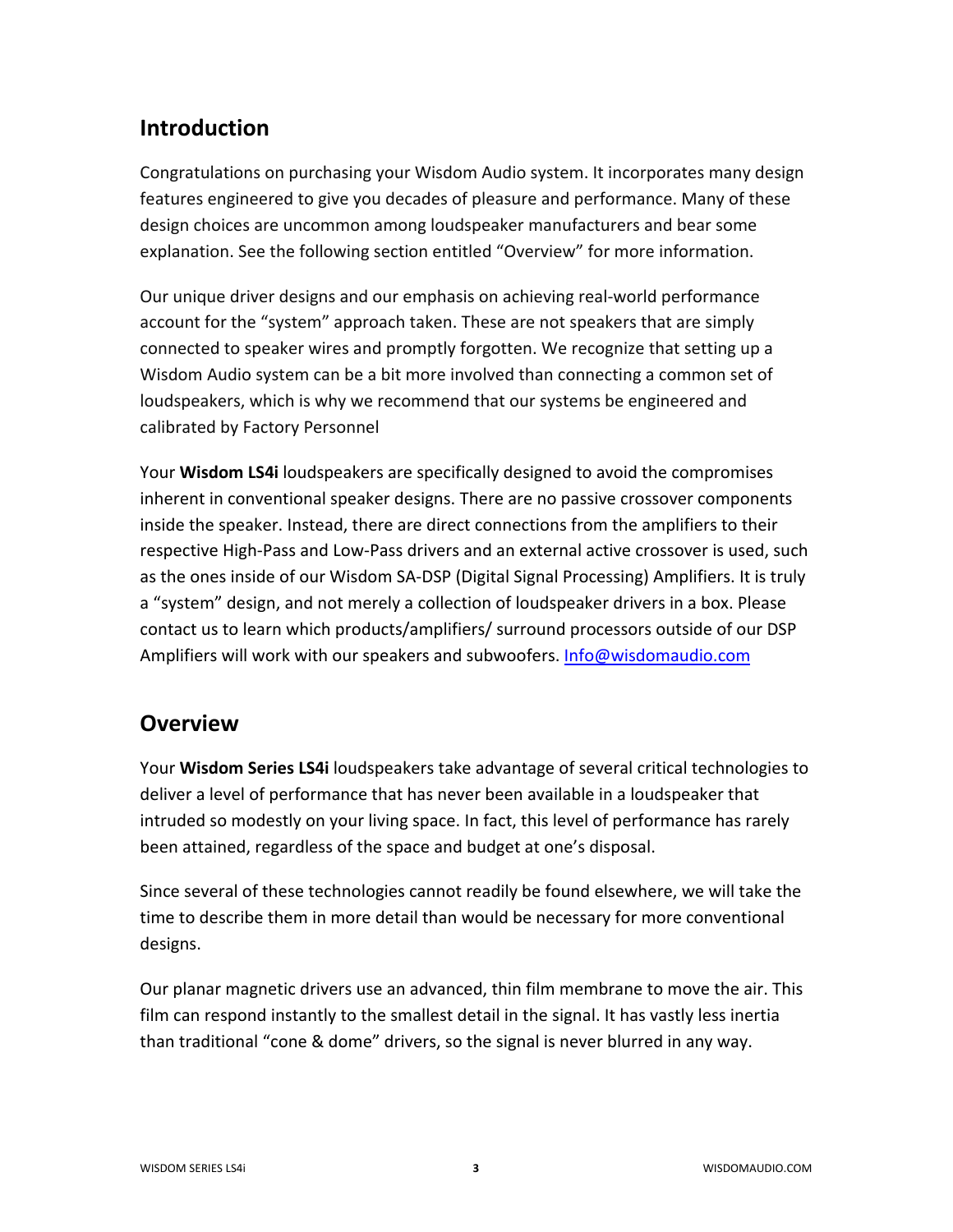One of the most remarkable things about the sound of well-designed planar magnetic speakers is their lack of thermal or dynamic compression. There are several reasons for this:

- The lightweight diaphragm responds quickly to even the smallest signals yet is robust enough to handle a great deal of power.
- The voice coil is laid out at and is exposed to the air on both sides; the large resulting surface area dissipates heat extremely quickly and efficiently.
- Since heat does not build up in the voice coil (as it does in conventional dynamic drivers), the load seen by the amplifier does not change at high power levels.

When you become accustomed to the sound of your new **Wisdom Series LS4i** speakers, conventional speakers sound a bit bland and lifeless. You may also discover yourself hearing details at even modest levels on the LS4i that were previously inaudible even at loud volumes on more conventional speakers.

The "voice coil" in the planar magnetic driver is spread out over a large, at area that is exposed to the open air. As such, when a huge transient comes along, any heat that is generated is immediately dissipated. This compares quite favorably to other designs in which the voice coil is buried inside a massive piece of metal, where the heat has effectively no place to go.

The excellent heat dissipation of these drivers makes them remarkably reliable. Planar magnetic speakers can handle a great deal of power without undue stress or audible strain. In fact, for a given size, they can handle *many times* the power of a traditional dynamic driver.

Because the conductor of a planar magnetic driver is essentially a long, thin wire, it presents a purely resistive load to the amplifier. This is comparable to the simple test loads that amplifier companies use when measuring their amplifiers to show how terrific they are. As such, you can be assured that your amplifiers will sound and work their best.

Many speakers include a mid-bass "bump" in their response to give the illusion of going deeper in the bass than they actually do. Unfortunately, this "bump" makes blending them seamlessly with a high-quality subwoofer almost impossible.

The Wisdom Series LS4i has been designed to optimally crossover at 80 Hz, which is the most common bass management transition used to integrate with subwoofer(s).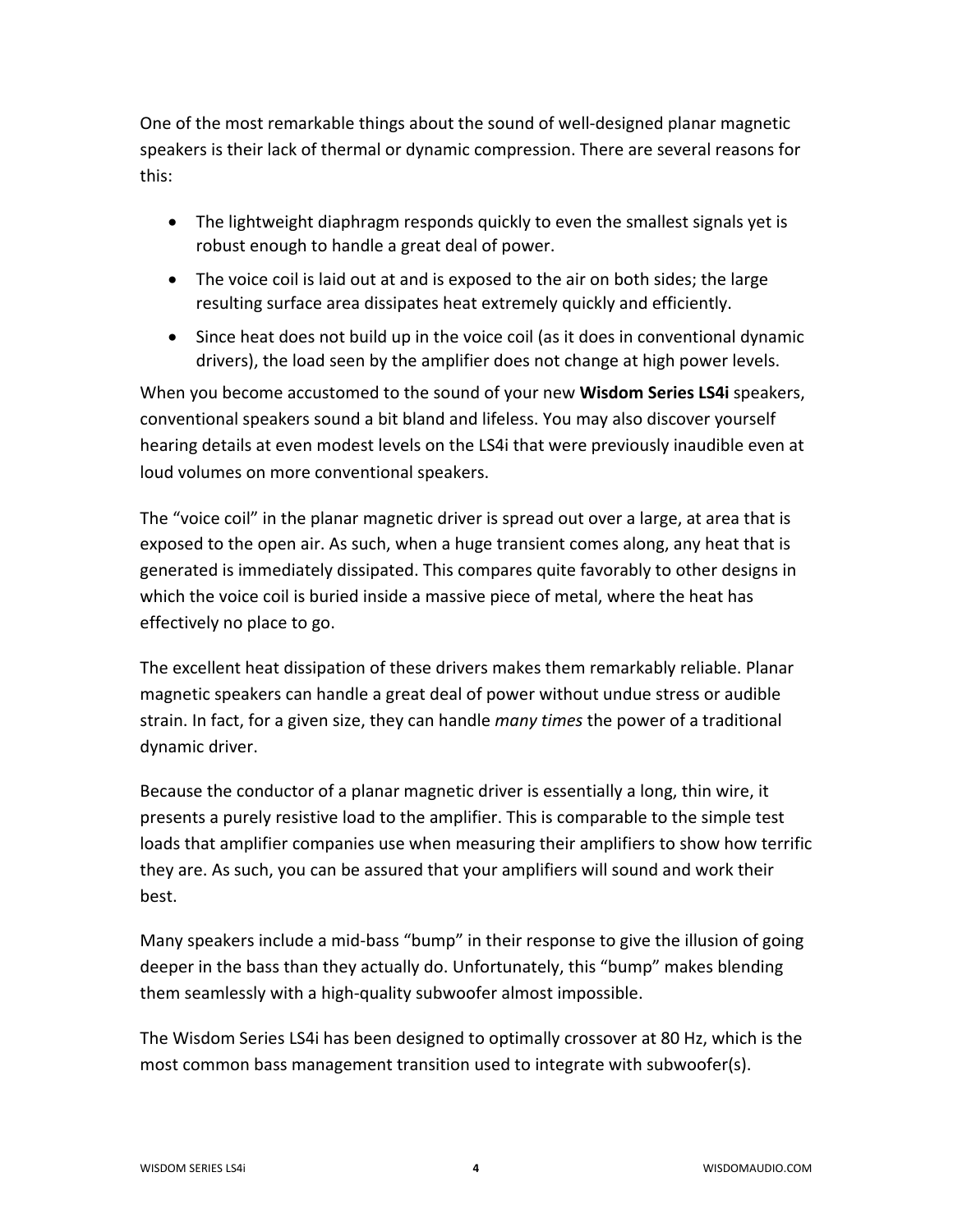#### **Line Source Speakers**

Almost all loudspeakers radiate sound into the room as imperfect "point sources". This means that most of the energy they put into the room expands as an ever-enlarging sphere, as though emerging from a single point in space. This results in a multitude of reflections from the ceiling and floor that can degrade sound quality.



By contrast, the **Wisdom Series LS4i** speakers radiate sound as a "line source". The sound moves into the room as an expanding cylinder, rather than as an expanding sphere — as though from a vertical line suspended in space.



Line source speakers provide two significant advantages:

- Ceiling and floor reflections are minimized, resulting in greatly reduced interference, letting you hear more of the speaker and less of the room.
- The sound pressure level (SPL) throughout the room is much more evenly distributed, making it much easier to set the "right" volume, no matter where the audience is seated.

To achieve this highly desirable line source behavior, it is essential to have a tall and slim driver. (Simply stacking multiple "cone & dome" high frequency drivers does not create a proper line source. Instead, it creates a *series* of point sources, which end up interfering with each other). With Wisdom Audio's planar magnetic technology, it becomes possible to have drivers that are *extremely* tall and slim.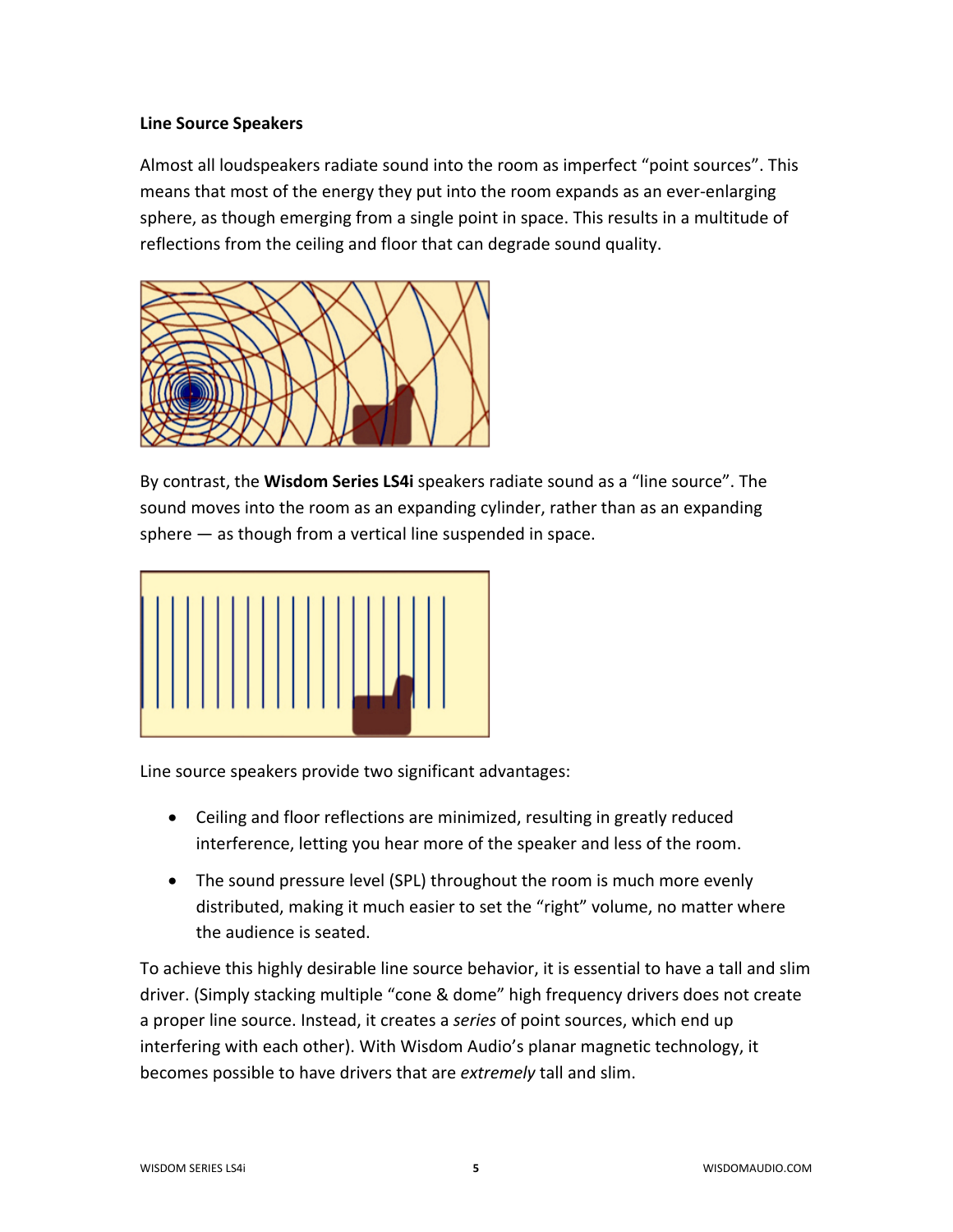Because of this shape, the sound (even at high frequencies) is distributed uniformly across the width of the room from a driver that "looks" only less than an inch wide acoustically. However, the sound is launched in a much more directional way vertically. By minimizing early reflections from the ceiling and the floor, the clarity of the system is greatly enhanced. This is heard in both tremendous musical detail and in muchimproved dialog intelligibility.

For more detailed information on planar magnetic drivers and the difference between point source and line source speakers please visit wisdomaudio.com.

## **Unpacking and Installing the LS4i**

Your new Wisdom Audio Wisdom Series LS4i in-wall speaker is relative compact, but surprisingly massive compared to most installed speakers. Please exercise caution when unpacking your LS4i to ensure that you do not strain yourself from its (perhaps unexpected) weight.

- **1.** Remove the torx screws from the hinged lid of the crate with the supplied torx bit, which can be found in pouch on top of crate.
- **2.** Use the included cardboard template to trace the outline of the hole for the speaker and carefully cut to the line.
- **3.** Carefully lift the LS4i from its crate and place back side down on a furniture blanket on the floor (we recommend 3-4 people be involved in the step, as the LS4i weighs in at 250 pounds (about 113 kg).
- **4.** Push any insulation in the wall to the side. If there is no insulation in the wall, loosely fill the stud bay with insulation to reduce cavity resonances and improve performance.
- **5.** Using assistance to hold the speaker away from the wall, connect the speaker cable to the + and – connectors on the rear of the speaker, paying attention to proper polarity.
- **6.** Insert the speaker straight into the mounting opening. Use wood screws tighten the speaker face to the mounting material.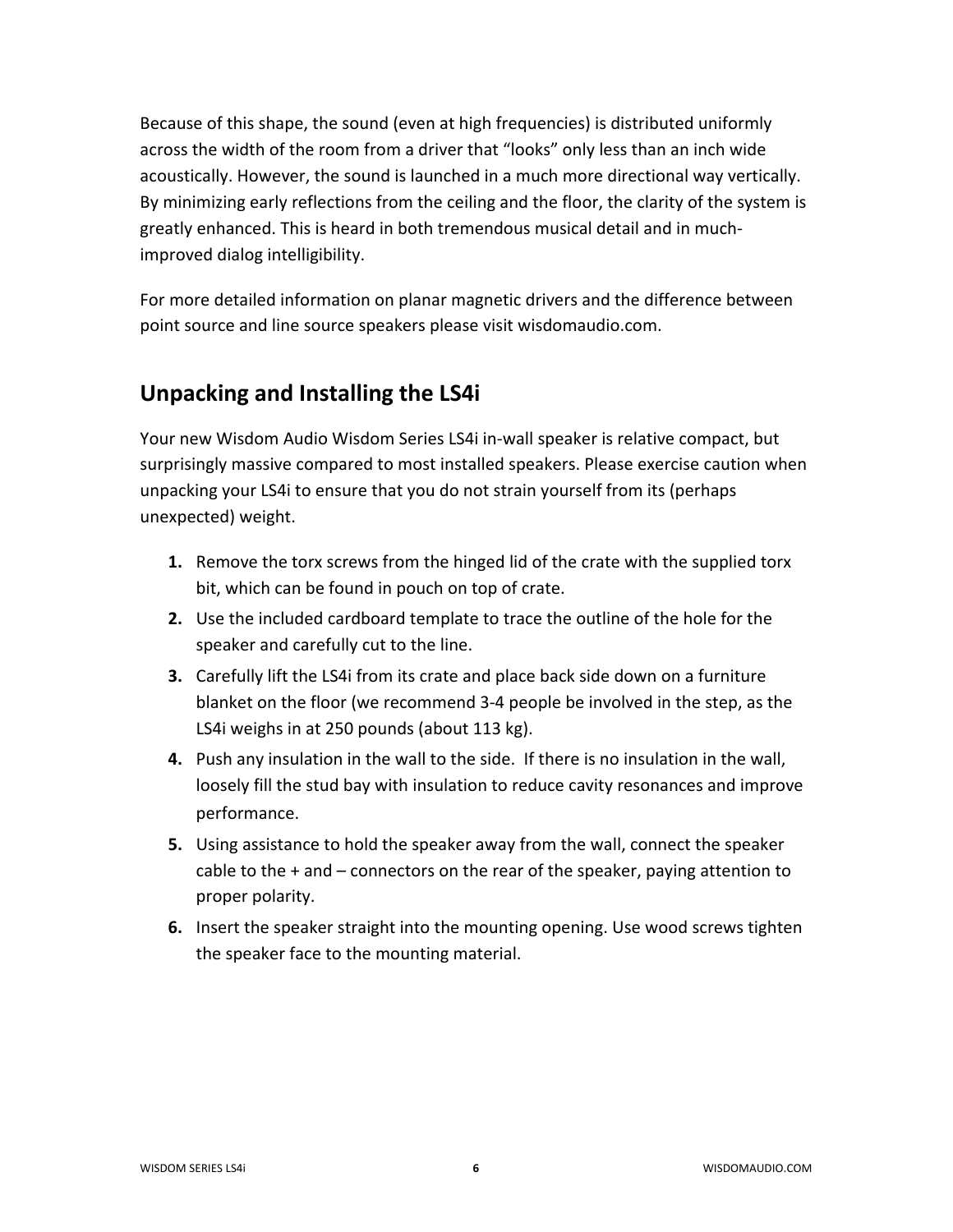## **The LS4i and Subwoofers**

All Wisdom Series loudspeakers are optimized for use with subwoofers, with a crossover of 80 Hz. (This is the most common frequency below which subwoofers are used.)

When properly installed in the wall, your LS4i has inherently a response to 80 Hz, without the common "bass bump" that characterizes most in-wall speakers and is placed there to yield the impression of "more bass" than there really is. This makes it easy to blend seamlessly with a high-quality subwoofer such as one of Wisdom Audio's Regenerative Transmission Line™ (RTL™) subwoofers.

You should set up your surround processor for a crossover of 80 Hz and set the LS4i speakers as "Small" in the speaker setup portion of your processor's setup menu. Doing so ensures that all content below 80 Hz is directed to the subwoofer(s) for reproduction.

## **Care and Maintenance**

To remove dust from the front of your LS4i, use a feather duster or a lint-free soft cloth.

To remove stubborn dirt and fingerprints from the grille, we recommend isopropyl alcohol and a soft cloth. Lightly dampen the cloth with alcohol first and then clean the grille of the LS4i with the cloth. Do not use excessive amounts of alcohol – there is no need for the cloth to be wet; merely damp is better.

Never attempt to clean the drivers themselves.

## **Caution!**

**Do not touch the surface of the planar magnetic drivers, under any circumstances**. The thin film has been carefully pre-tensioned at the factory; any subsequent contact can only damage it.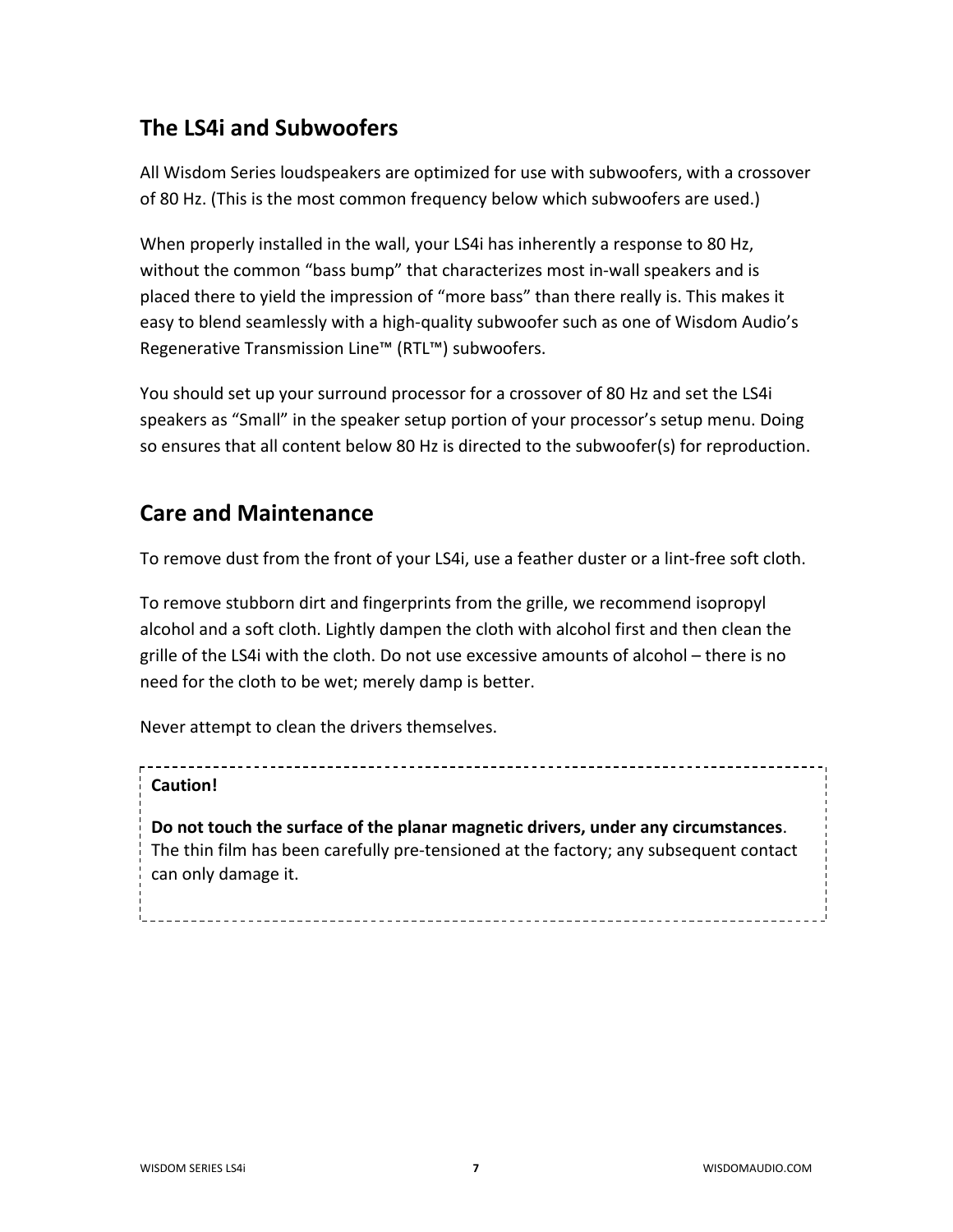## **North American Warranty**

### **Standard Warranty**

When purchased from and installed by an authorized Wisdom Audio dealer, Wisdom Audio loudspeakers are warranted to be free from defects in material and workmanship under normal use for a period of 10 years from the original date of purchase.

Furthermore, the transducers ("drivers") in your Wisdom Audio speakers are warranted to be free from defects in material and workmanship under normal use for a period of 10 years from the original date of purchase.

### **Harsh Conditions Use**

Wisdom Audio loudspeakers are designed for installation and operation in environmentally controlled conditions, such as are found in normal residential environments. When used in harsh conditions such as outdoors or in marine applications, the warranty is three years from the original date of purchase.

During the warranty period, any Wisdom Audio products exhibiting defects in materials and/or workmanship will be repaired or replaced, at our option, without charge for either parts or labor, at our factory. The warranty will not apply to any Wisdom Audio products that has been misused, abused, altered, or installed and calibrated by anyone other than an authorized Wisdom Audio dealer.

Any Wisdom Audio product not performing satisfactorily may be returned to the factory for evaluation. Return authorization must first be obtained by either calling or writing the factory prior to shipping the component. The factory will pay for return shipping charges only if the component is found to be defective as mentioned above. There are other stipulations that may apply to shipping charges.

There is no other express warranty on Wisdom Audio products. Neither this warranty nor any other warranty, express or implied, including any implied warranties of merchantability or fitness, shall extend beyond the warranty period. No responsibility is assumed for any incidental or consequential damages. Some states do not allow limitations on how long an implied warranty lasts and other states do not allow the exclusion or limitation of incidental or consequential damages, so the above limitation or exclusion may not apply to you.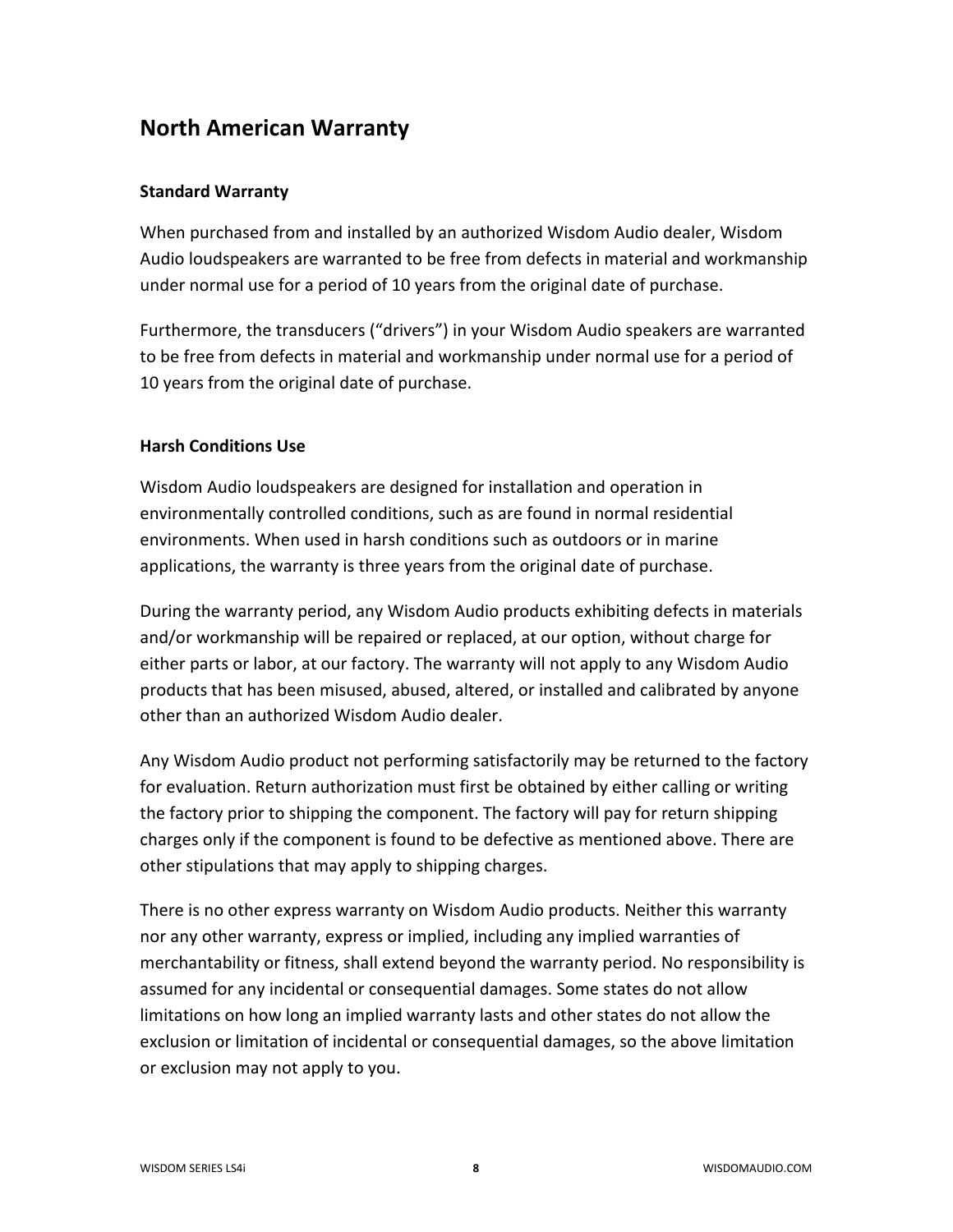This warranty gives you specific legal rights, and you may also have other rights, which vary from state to state. This warranty is applicable in the United States and Canada only. Outside of the U.S. and Canada, please contact your local, authorized Wisdom Audio distributor for warranty and service information.

## **Obtaining Service**

We take great pride in our dealers. Experience, dedication, and integrity make these professionals ideally suited to assist with our customers' service needs.

If your Wisdom Audio loudspeaker must be serviced, please contact your dealer. Your dealer will then decide whether the problem can be remedied locally, or whether to contact Wisdom Audio for further service information or parts, or to obtain a Return Authorization. The Wisdom Audio Service Department works closely with your dealer to solve your service needs expediently.

**IMPORTANT:** Return authorization must be obtained from Wisdom Audio's Service Department BEFORE a unit is shipped for service.

It is extremely important that information about a problem be explicit and complete. A specific, comprehensive description of the problem helps your dealer and the Wisdom Audio Service Department locate and repair the difficulty as quickly as possible.

A copy of the original bill of sale will serve to verify warranty status. Please include it with the unit when it is brought in for warranty service.

**WARNING:** All returned units must be packaged in their original packaging, and the proper return authorization numbers must be marked on the outer carton for identification. Shipping the unit in improper packaging may void the warranty, as Wisdom Audio cannot be responsible for the resulting shipping damage.

Your dealer can order a new set of shipping materials for you if you need to ship your loudspeaker and no longer have the original materials. There will be a charge for this service. We strongly recommend saving all packing materials in case you need to ship your unit someday.

If the packaging to protect the unit is, in our opinion or that of our dealer, inadequate to protect the unit, we reserve the right to repackage it for return shipment at the owner's expense. Neither Wisdom Audio nor your dealer can be responsible for shipping damage due to improper (that is, non-original) packaging.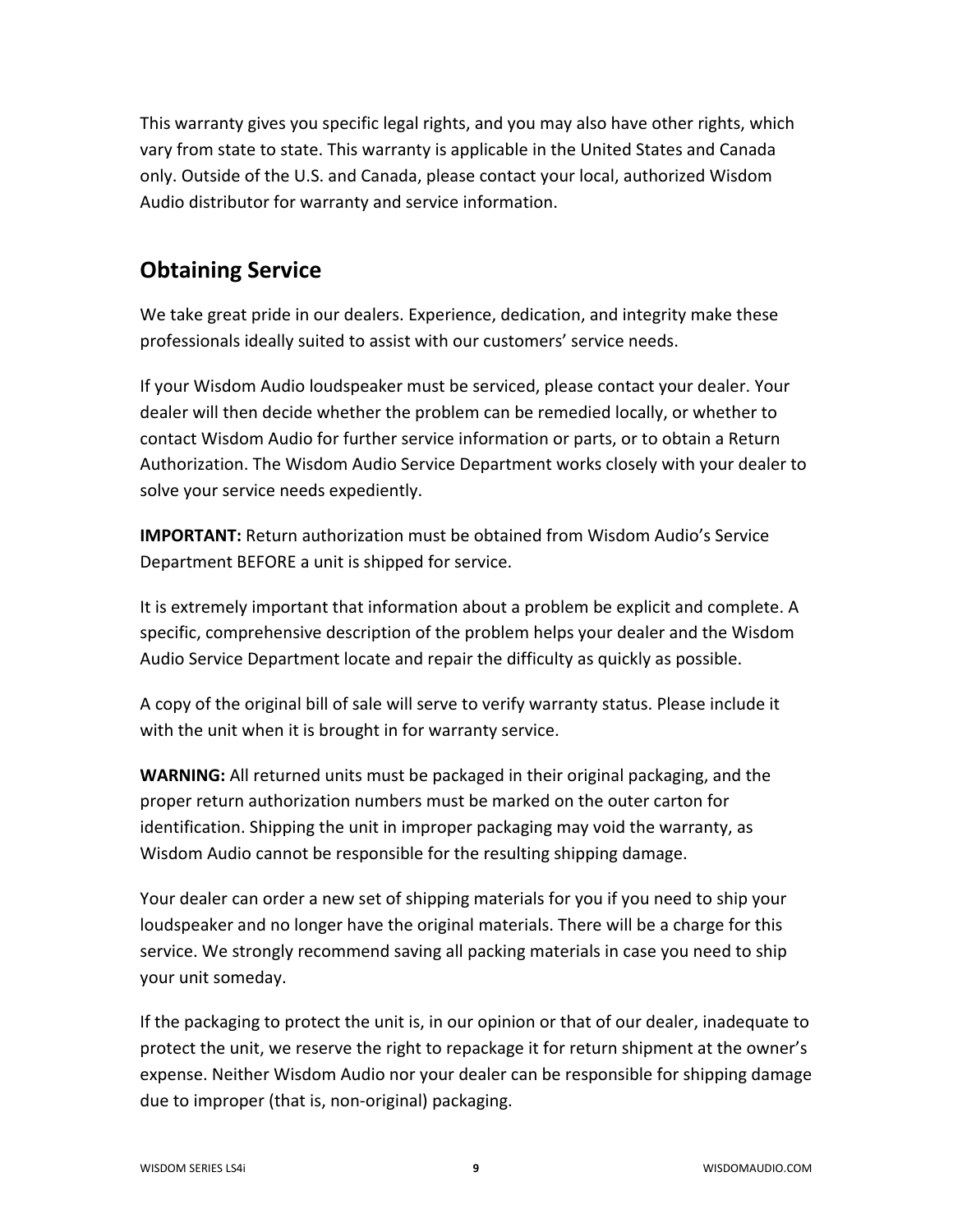# **Specifications**

All specifications are subject to change at any time to improve the product.

- **Frequency response:** 80Hz 20 kHz ± 2dB relative to the target curve
- **Crossover frequency:** 750 Hz
- **Nominal Impedance:** 4.24Ω per section
- **Sensitivity:** 100 dB/2.83V/1m
- **Power handling, peak:** >5000w
- **Dimensions:** See appropriate dimensions drawings on next page
- **Shipping Weight:** 425 lbs. (193 kg)

For more information, see your Wisdom Audio dealer or contact:

#### **Wisdom Audio**

1572 College Parkway, Suite 164 Carson City, NV 89706 wisdomaudio.com information@wisdomaudio.com (775) 887-8850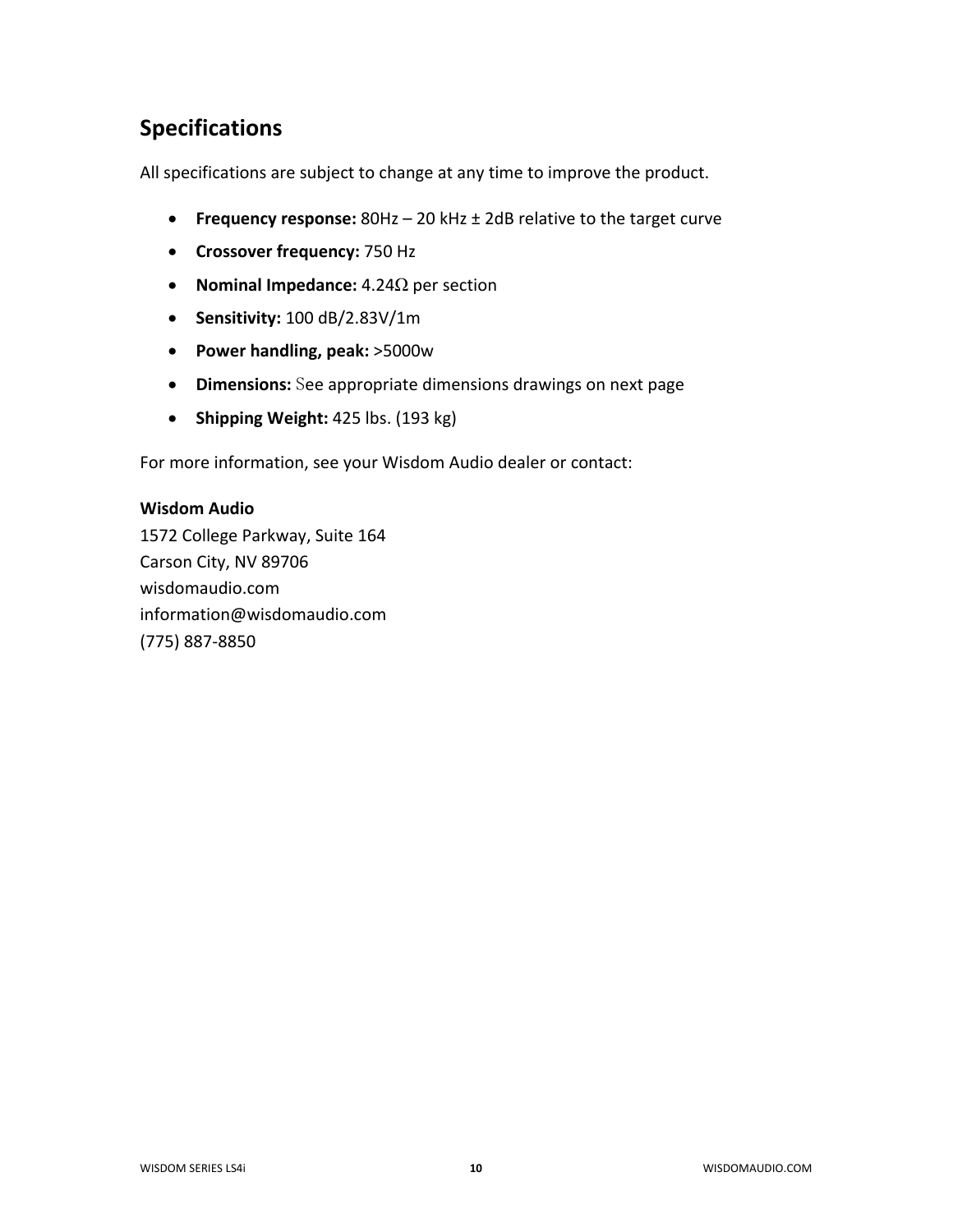## **LS4i Dimensions**